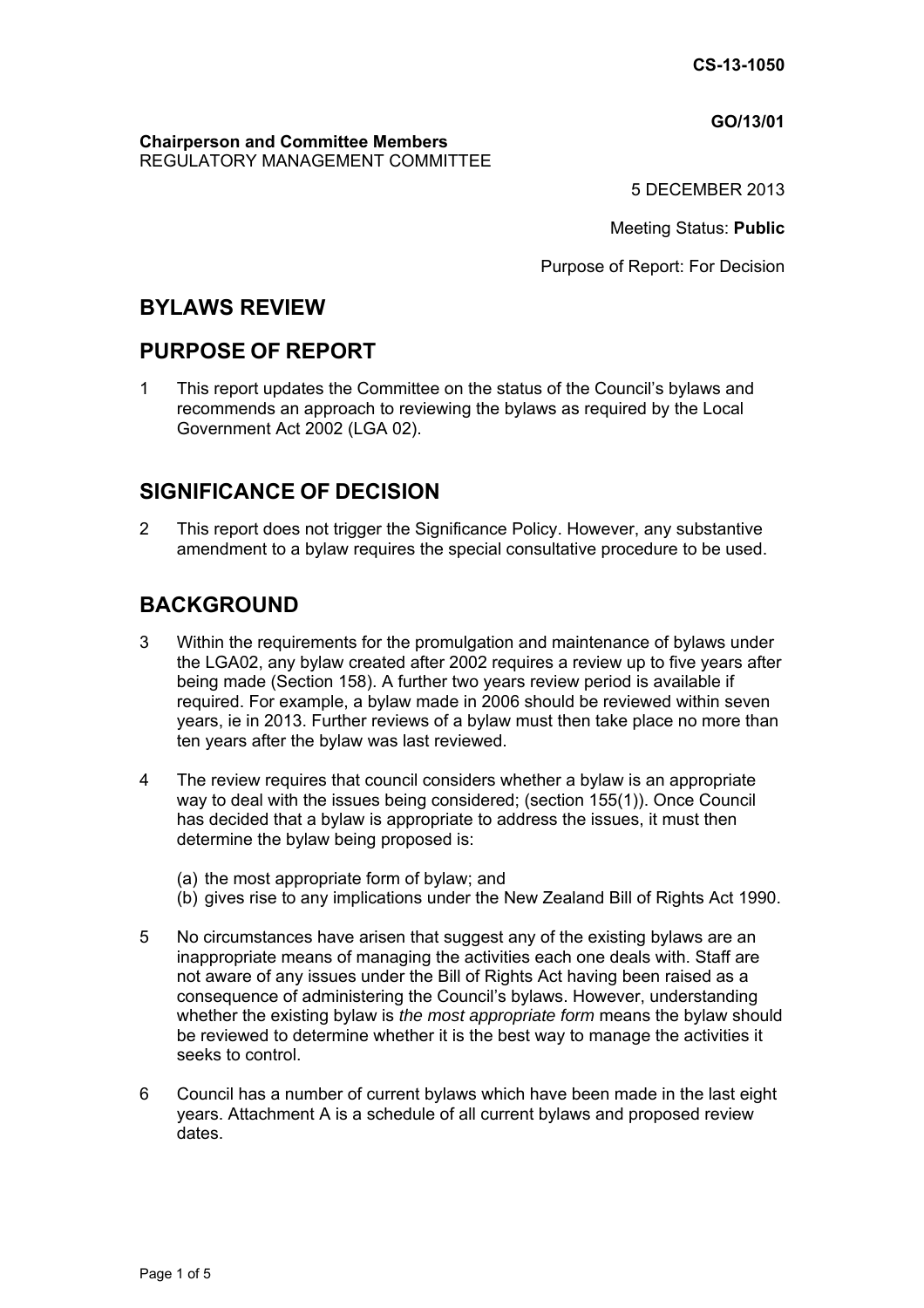# **CONSIDERATIONS**

#### **Issues**

#### Dog Control Bylaw 2008

- 7 The Dog Control Bylaw was promulgated during 2008, was confirmed by Council on 11 December 2008 and came into force on 22 December 2008. The bylaw replaced an earlier 1997 Dog Control Bylaw.
- 8 The bylaw sets an objective to promote better care and control of dogs within the district by supporting the objectives of the Dog Control Policy and complying with national dog control legislation and specifically identifies the requirements under section 20 of the Dog Control Act which give the Territorial Authority (TA) the power to make a bylaw.
- 9 The Dog Control Act enables a TA to create a bylaw for all or any of the following purposes:
	- a) prohibiting dogs from specific places
	- b) requiring dogs to be controlled by leash
	- c) regulating and controlling dogs in any other public place
	- d) designating exercise areas
	- e) prescribing minimum standards for dog accommodation
	- f) limiting dog numbers on any land or premises
	- g) requiring confinement of dogs at specified times
	- h) requiring removal of faeces from dogs by the dog owner
	- i) requiring control of dogs in season
	- j) impounding of dogs
	- k) neutering of dogs not kept under control
	- l) any other purpose that the TA considers desirable for control of dogs
- 10 The existing Dog Control Bylaw encompasses all of these areas as well as a provision for fees.
- 11 It is envisaged the Dog Control Bylaw will be of interest to the community, with the main areas of discussion potentially being around a) to d) above. Those areas proved to be significant topics in the development of the bylaw in 2008. That debate was extensive and took place over a period of many months.

#### Food Safety Bylaw 2006

- 12 The Food Safety Bylaw was promulgated in 2006 and enabled in July 2007. The review of the Bylaw has been delayed because the Food Bill, once enacted, would have revoked all existing food bylaws. The Food Bill was originally proposed to be introduced as an Act approximately four years ago. However there have been significant delays around its introduction.
- 13 Therefore, as the Bill will not be enacted prior to the end of this year, the Council must commence a review of the Food Safety Bylaw.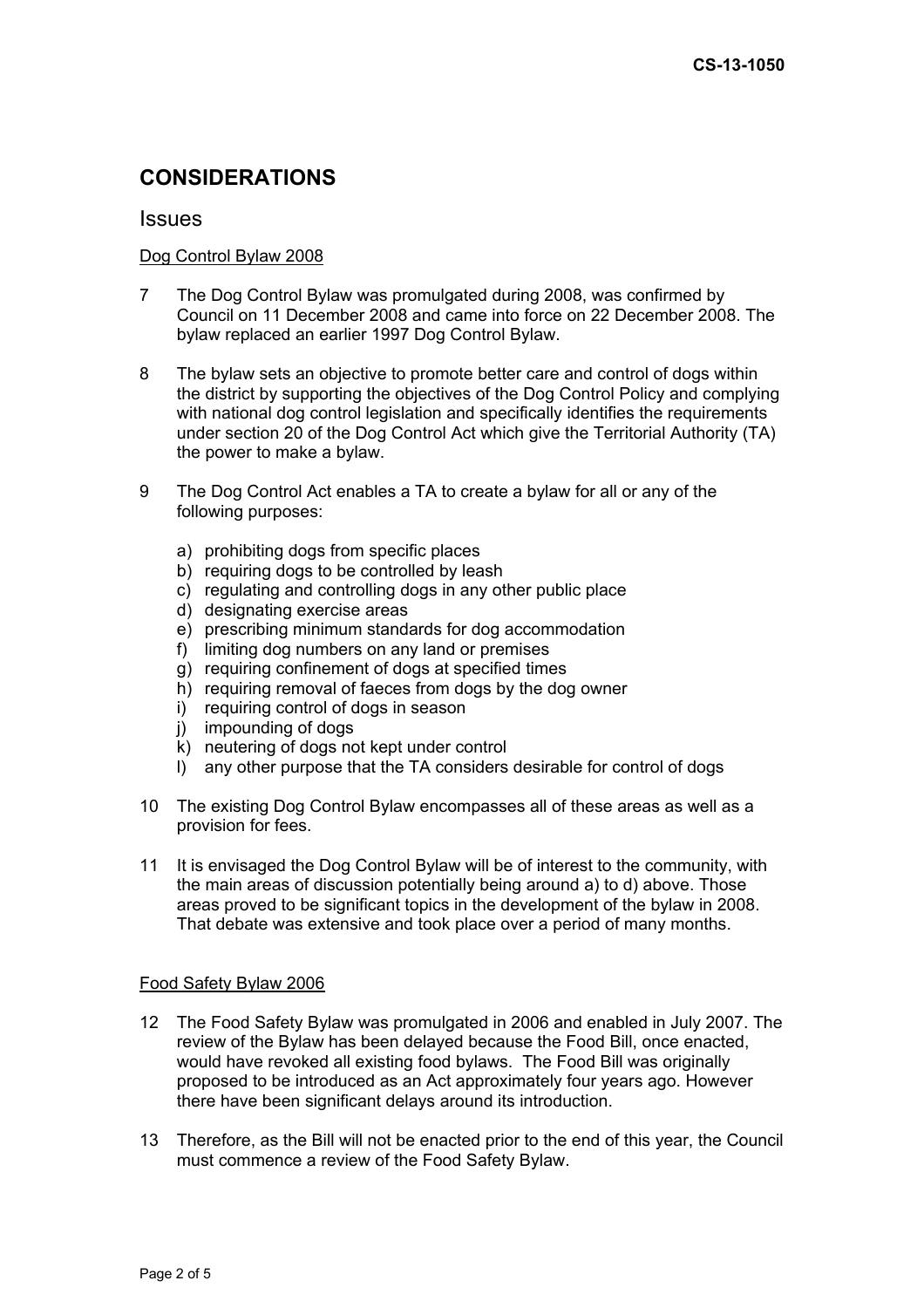- 14 The purpose of the Food Safety Bylaw is to:
	- a) ensure that food is available in all food premises throughout the district
	- b) require that all food premises employ staff who are adequately trained in food hygiene
	- c) allow the council to close premises that are insanitary
	- d) recognise food premises that have exhibited standards of excellence; therefore creating a motivation to improve standards and achieve a higher grading
- 15 This Bylaw only relates to food premises that must be registered under the Food Hygiene Regulations 1974 and does not relate to food stalls at any market or event; which are covered by the Policy for Approval of Food Stalls at Markets, Events and Other Sites.

## Financial Considerations

16 There are no financial considerations.

### Legal Considerations

17 A special consultative procedure is required for any bylaw review whether or not the council looks to make changes to the bylaw. The consultation process must follow the provisions under the Local Government Act 2002.

#### **Delegation**

18 The committee has authority to consider this matter under the following section of the Governance Structure:

#### *Section B.2 Bylaws*

*7.12 Authority to review Council bylaws, to approve draft bylaws for public consultation, to hear submissions, and to recommend to the Council amendments to the bylaws.* 

### **Consultation**

19 There is no requirement at this stage for consultation. Consultation requirements during review of a bylaw are stated elsewhere in this report.

#### Policy Implications

20 There are no policy implications arising from this report. Any policy changes identified in the bylaw review process will be reported to the Council or appropriate committee.

## Tāngata Whenua Considerations

21 There are no Tāngata Whenua considerations associated with this report. Considerations identified in relation to any bylaw will be addressed at the point of review.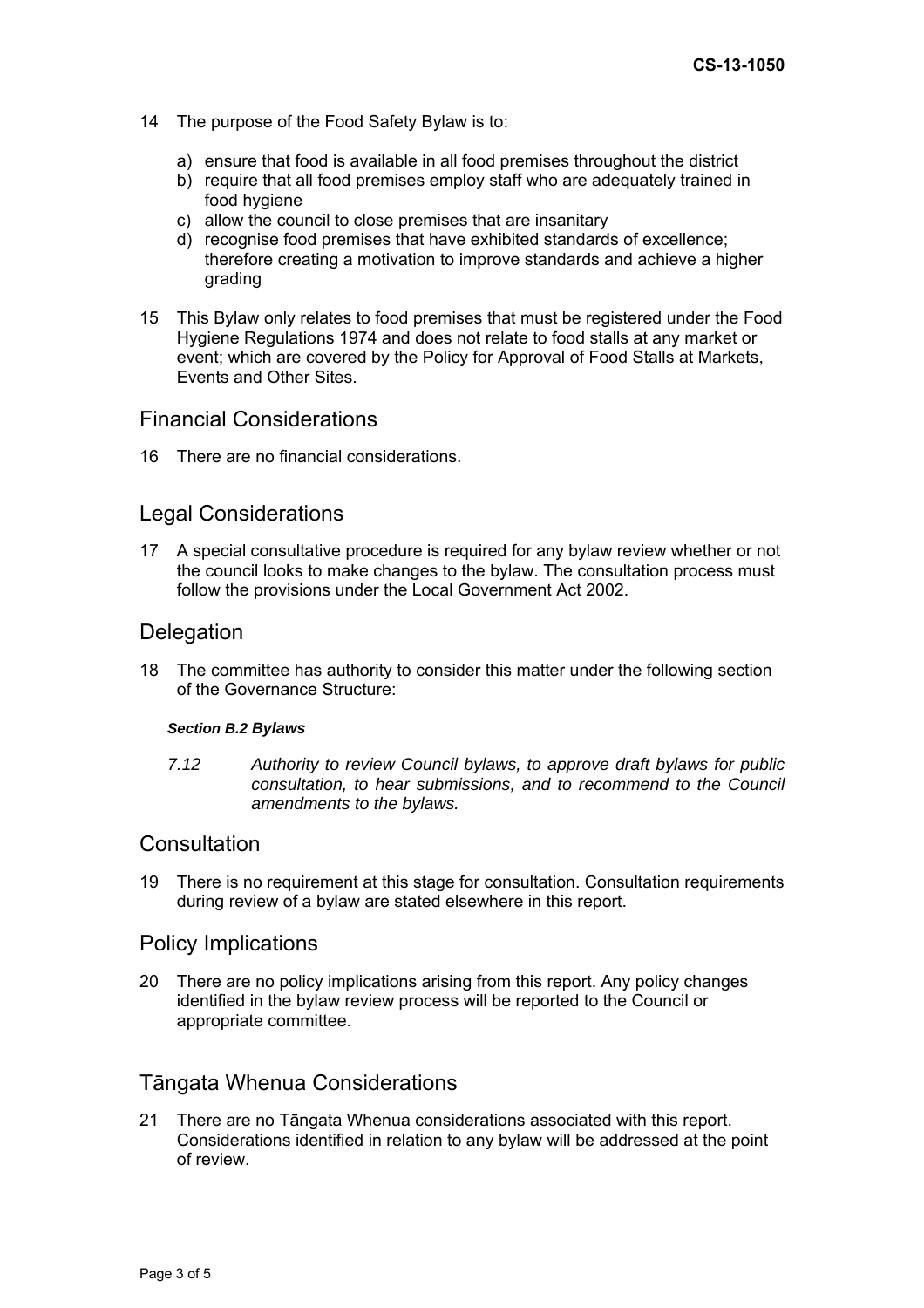## Publicity Considerations

22 Both of the bylaws being considered for review are likely to be of interest to the community. However, the process will take some months and immediate interest may only be minor. More detailed communications planning will be part of each individual review process.

# **RECOMMENDATIONS**

23 That the Committee notes the schedule of bylaw reviews to take place over the next two years (included as attachment A to this Report CS-13-050) and notes the reviews of the Food Safety and Dog Control Bylaws will be reported back to the Committee in the first half of 2014.

| <b>Report prepared by:</b>             | Approved for submission by:             |  |  |
|----------------------------------------|-----------------------------------------|--|--|
|                                        |                                         |  |  |
| Nick Fowler                            | <b>Tamsin Evans</b>                     |  |  |
| <b>Environmental Standards Manager</b> | <b>Group Manager Community Services</b> |  |  |

#### **ATTACHMENTS:**

Attachment A – Schedule of bylaws and proposed review dates